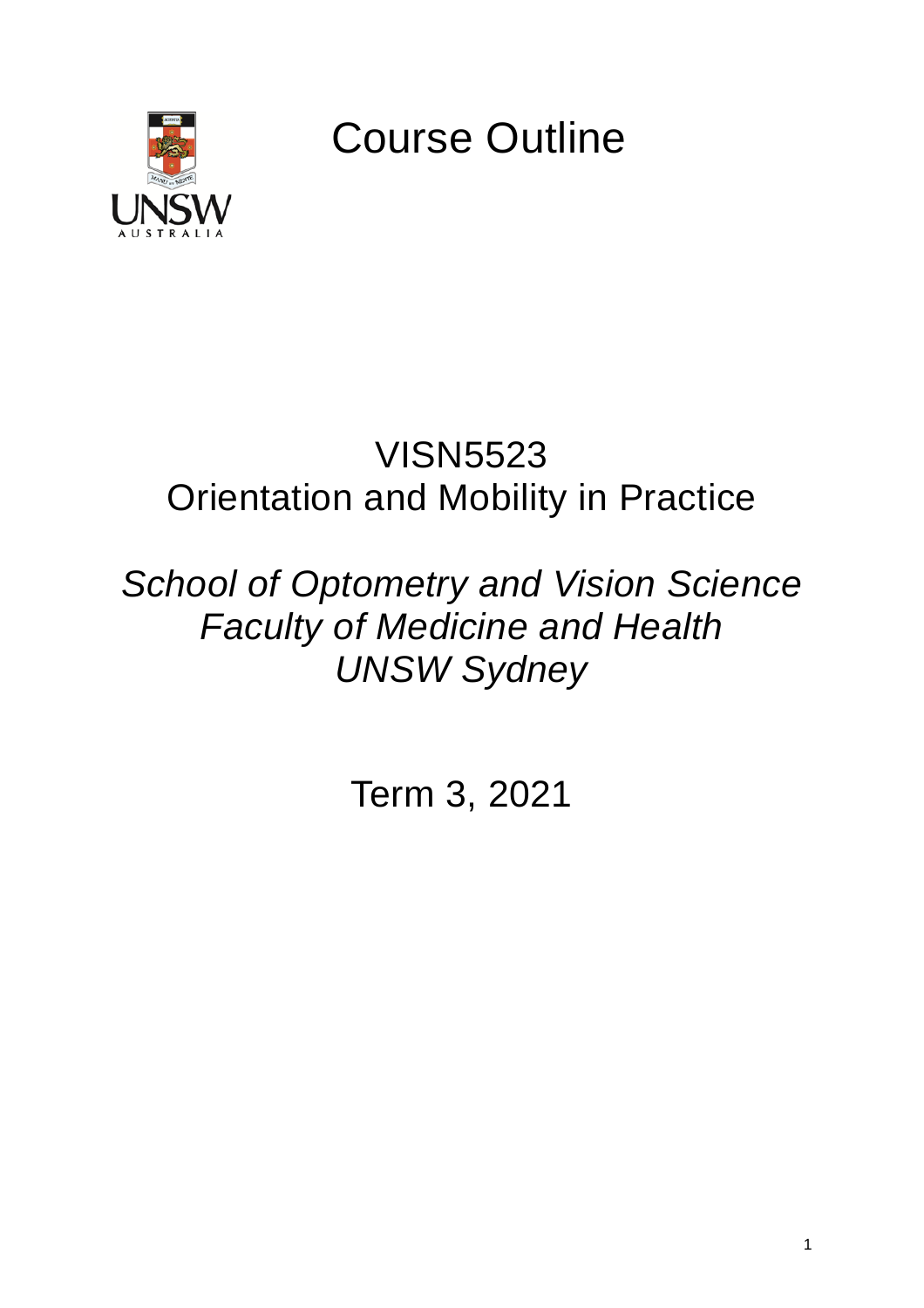# **1**. **Staff**

| <b>Position</b>       | <b>Name</b>                      | <b>Email</b>              | <b>Contact Details</b>                                                                                         |
|-----------------------|----------------------------------|---------------------------|----------------------------------------------------------------------------------------------------------------|
| Course<br>Authorities | Dr. Sharon Obserstein            | s.obserstein@unsw.edu.au  | School of Optometry and Vision<br>Science, Level 3, Room 3.028,<br>North Wing, Rupert Myers                    |
|                       | Associate Professor<br>Sieu Khuu | s.khuu@unsw.edu.au        | <b>Building</b>                                                                                                |
|                       | Dr. Lisa Dillon                  | I.dillon@unsw.edu.au      |                                                                                                                |
| Administrator         | Ms Gail Van Heerden              | g.van_heerden@unsw.edu.au | School of Optometry and Vision<br>Science, Level 3, Room 3.006,<br>North Wing, Rupert Myers<br><b>Building</b> |

## **2. Course information**

Units of credit: **6**

Pre-requisite(s): **VISN5511, VISN5513**

Teaching times and locations: Online and scheduled practical placements

### **2.1 Course description and aims**

This course is designed to examine orientation and mobility intervention for additional client complexities. Over two terms, this course will review the evidence base and techniques and strategies for appropriate modifications to intervention design according to complexity of the client scenario. It also provides the opportunity to develop and demonstrate clinical competencies through work integrated learning.

### **2.2 Course learning outcomes (CLO)**

At the successful completion of this course you (the student) should be able to:

- 1. Design, conduct and appraise Orientation and Mobility assessments in Work Integrated Learning placements
- 2. Formulate Orientation and Mobility interventions in response to situational complexity in work integrated learning placements
- 3. Critically evaluate the design, content and outcomes of Orientation and Mobility intervention, and demonstrate effective communication of the outcomes to all key stakeholders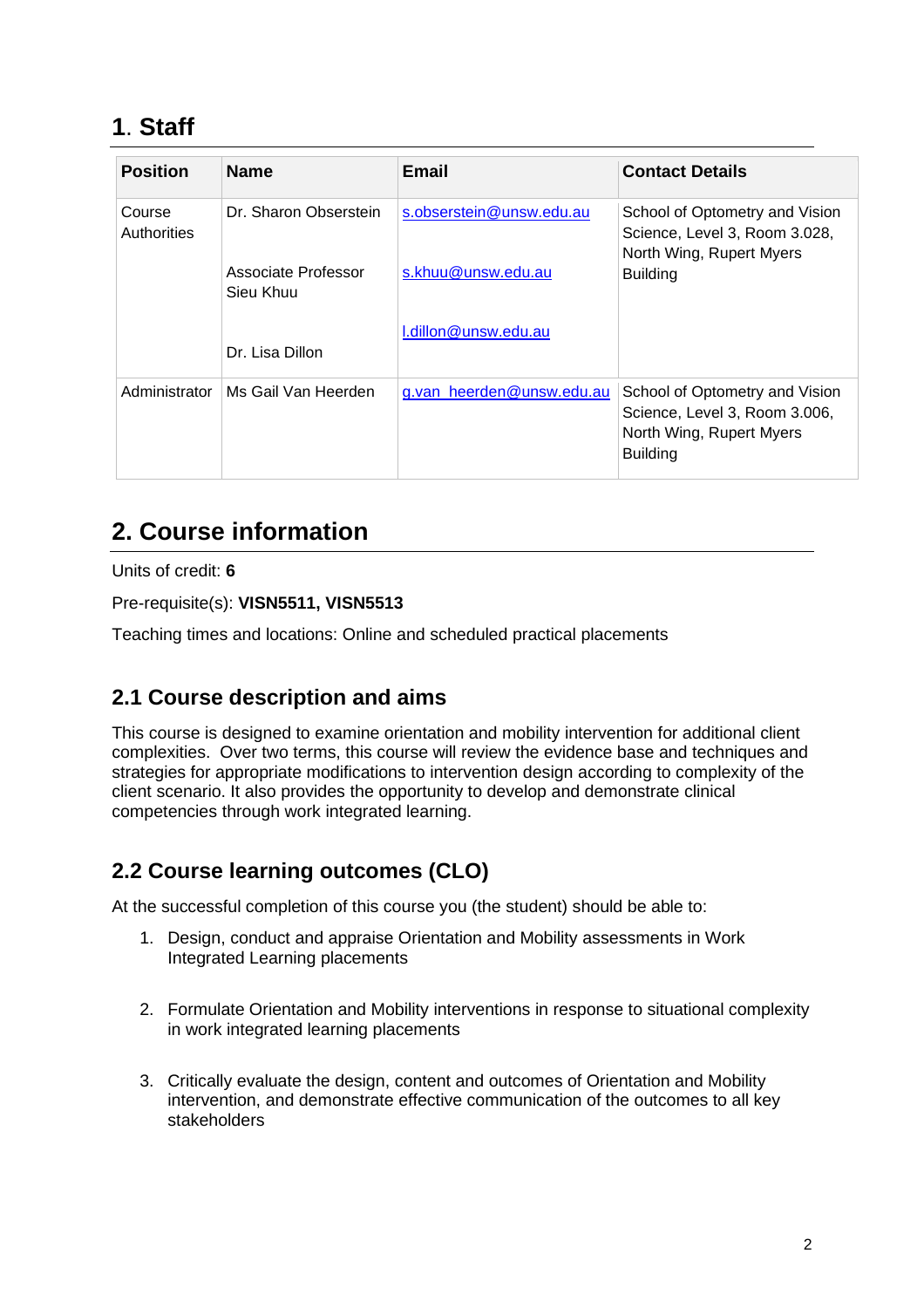### **2.3 Relationship between course and program learning outcomes and assessments**

| <b>Course</b><br>Learning<br><b>Outcome</b><br>(CLO) | <b>CLO Statement</b>                                                                                                                                                                       | Program<br>Learning<br><b>Outcome</b><br>(PLO)                                                   | <b>Related Tasks &amp;</b><br><b>Assessments</b> |
|------------------------------------------------------|--------------------------------------------------------------------------------------------------------------------------------------------------------------------------------------------|--------------------------------------------------------------------------------------------------|--------------------------------------------------|
| CLO <sub>1</sub>                                     | Design, conduct and appraise Orientation<br>and Mobility assessments in Work<br>Integrated Learning placements                                                                             | PLO <sub>1</sub><br>PLO <sub>2</sub><br>PLO <sub>4</sub><br>PLO <sub>5</sub>                     | Assessment 1<br>Assessment 2<br>Assessment 3     |
| CLO2                                                 | <b>Formulate Orientation and Mobility</b><br>interventions in response to situational<br>complexity in work integrated learning<br>placements                                              | PLO <sub>1</sub><br>PLO <sub>2</sub><br>PLO <sub>4</sub><br>PLO <sub>5</sub><br>PLO <sub>6</sub> | Assessment 1<br>Assessment 2<br>Assessment 3     |
| CLO <sub>3</sub>                                     | Critically evaluate the design, content and<br>outcomes of Orientation and Mobility<br>intervention, and demonstrate effective<br>communication of the outcomes to all key<br>stakeholders | PLO <sub>3</sub><br>PLO <sub>4</sub><br>PLO <sub>6</sub>                                         | Assessment 1<br>Assessment 2<br>Assessment 3     |

# **3. Strategies and approaches to learning**

### **3.1 Learning and teaching activities**

This course will be delivered across 2 terms of study and will be delivered both online and as face to face as WIL. It will comprise mainly of practical placement at an external agency that provides orientation and mobility services to the general public. Work integrated learning experience will be supported by tutorials and practicals (simulations), and students will engage in reviewing research, case studies, and engage in activities that places the practice of O&M in context. Individual practical plans would have been created for each student. We are planning on offering at least 2 practical placements for each student.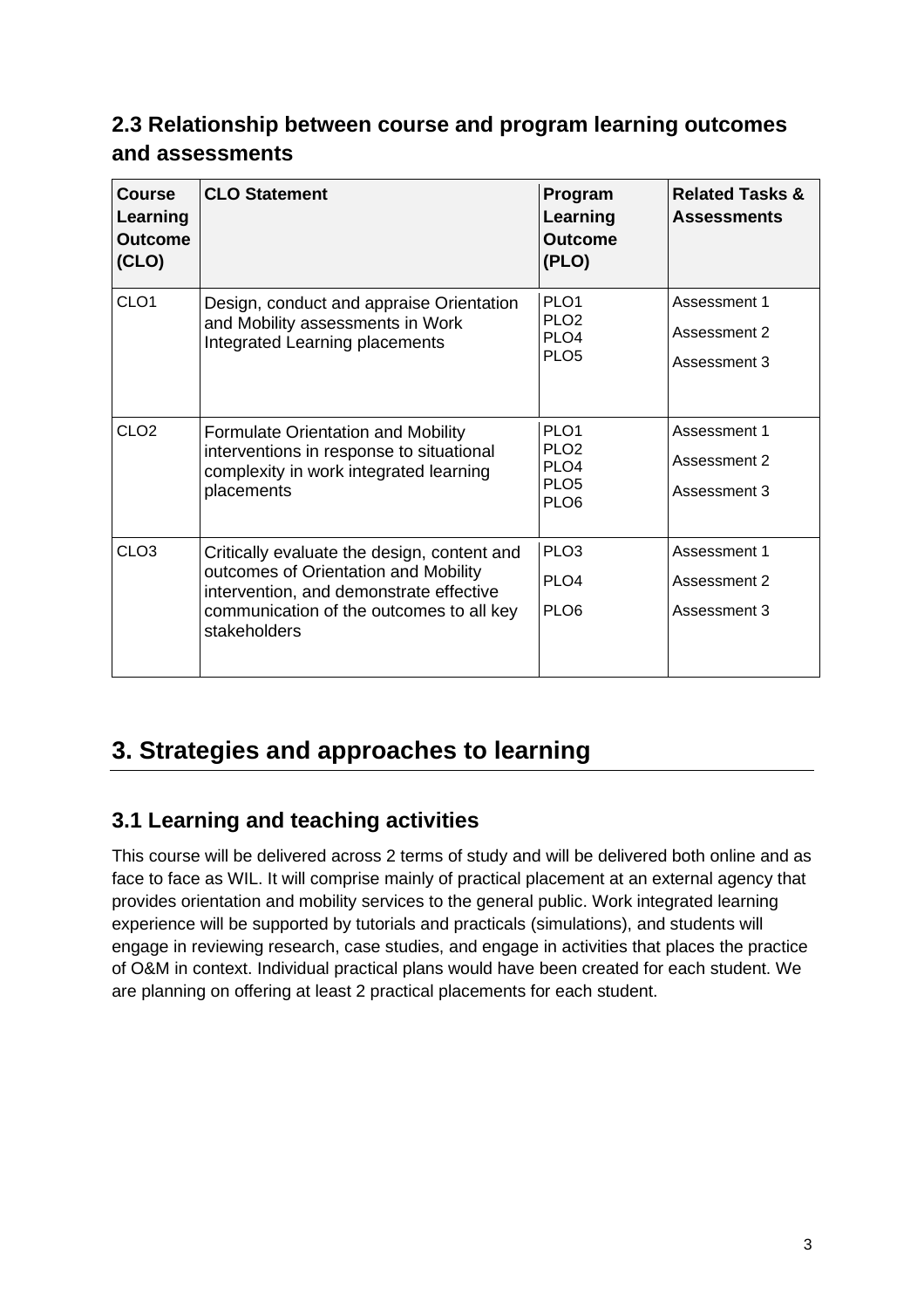### **4. Course schedule and structure**

There will be three scheduled classes for each term, as below:

- Week 1 Online Lecture: Introduction to the course and overview of course goals
- Week 5 Online Tutorial: Mid term debrief, reflections and feedback
- Week 10 Online Tutorial: End of term debrief, reflections and feedback

360 hours of practical experience and training on the following competencies:

| <b>ACVREP</b>    | <b>Clinical Practice Competencies</b>                                                                                                                                                               | Indicators (but not limited to the below)                                      |
|------------------|-----------------------------------------------------------------------------------------------------------------------------------------------------------------------------------------------------|--------------------------------------------------------------------------------|
| 1. Communication | Candidate is able to establish and maintain                                                                                                                                                         | " uses a client's preferred method of communication                            |
| and professional | effective communication and professional<br>relationships with students, families, colleagues,<br>and supervisors, including individuals from<br>culturally and linguistically diverse backgrounds. | creates accessible documents                                                   |
| relationships    |                                                                                                                                                                                                     | " uses appropriate verbal communication for the audience                       |
|                  |                                                                                                                                                                                                     | • has awareness of levels of communication (sign, spoken, written, gestural,   |
|                  |                                                                                                                                                                                                     | manipulation of objects, pictorial representation)                             |
|                  |                                                                                                                                                                                                     | • engages interpreters as required                                             |
|                  |                                                                                                                                                                                                     | • provides appropriate feedback to a client and/or support team about progress |
|                  |                                                                                                                                                                                                     | in a session and towards a goal.                                               |
|                  |                                                                                                                                                                                                     | • writes clear and appropriate notes, reports and session documentation        |
|                  |                                                                                                                                                                                                     | according to the purpose                                                       |
|                  |                                                                                                                                                                                                     | • notifies and consults with the client and/or support team on changes to the  |
|                  |                                                                                                                                                                                                     | program of service                                                             |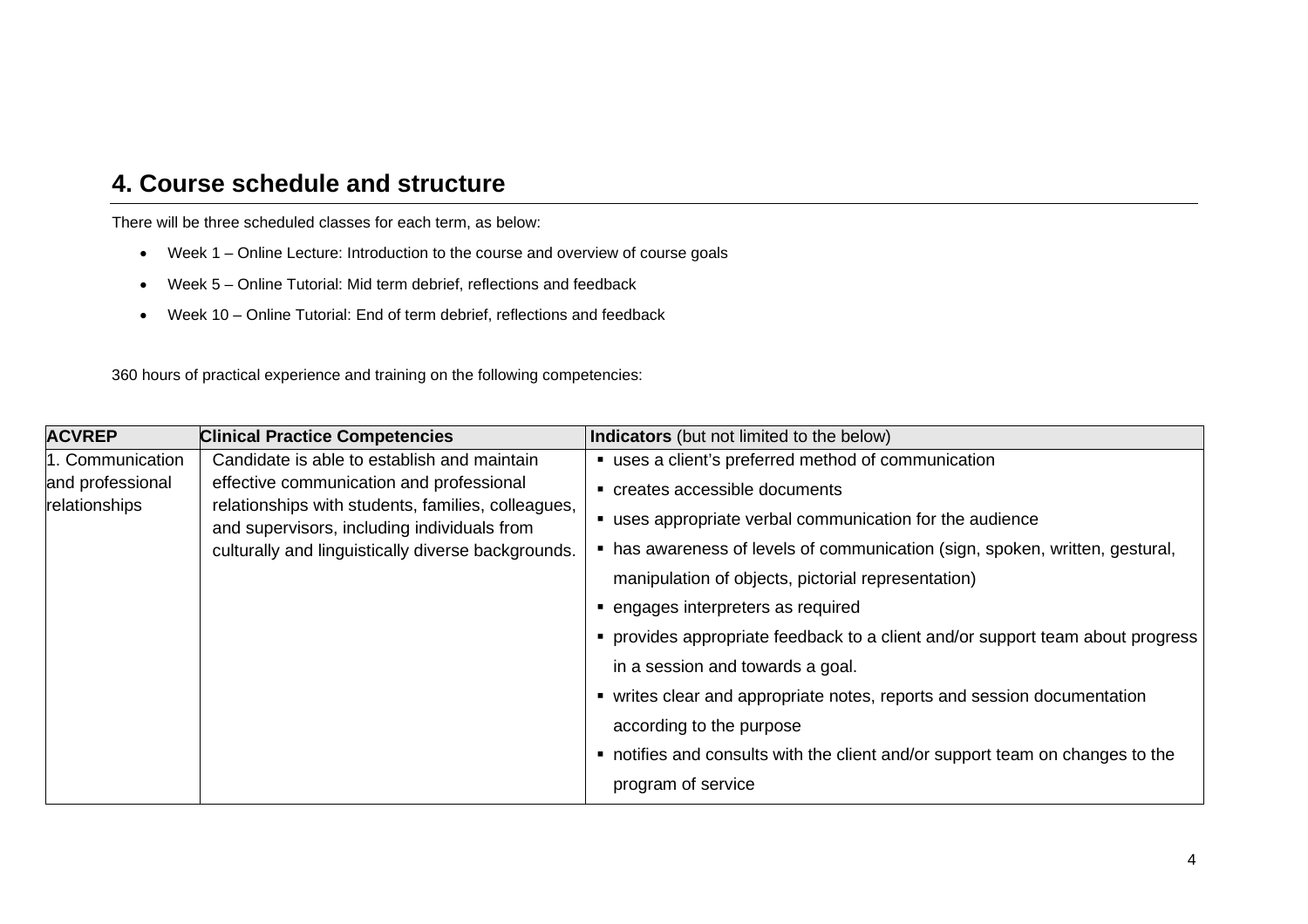| 2. O&M<br>assessment         | Candidate is able to plan and conduct<br>individualized comprehensive O&M<br>assessments, synthesize the findings in a<br>professionally written report, and communicate<br>results with students, families, and members of<br>the individualized<br>intervention/education/rehabilitation team, as<br>appropriate.                                                                                                                                                                                                                                                               | " uses a person-centred approach when assessing<br>• demonstrates reflective listening<br>• appropriately ascertains the level of functional vision by selecting appropriate<br>tool<br>■ uses appropriate standard assessment tools<br>• communicates clear outcomes of the assessment<br>■ writes clear assessment outcomes<br>• acknowledges a client's current feelings and addresses them within the<br>bounds of their role<br>adjusts the assessment for the individual's circumstances<br>• acknowledges the social system around the client<br>• an initial assessment has a logical sequence<br>• evaluates functional hearing |
|------------------------------|-----------------------------------------------------------------------------------------------------------------------------------------------------------------------------------------------------------------------------------------------------------------------------------------------------------------------------------------------------------------------------------------------------------------------------------------------------------------------------------------------------------------------------------------------------------------------------------|------------------------------------------------------------------------------------------------------------------------------------------------------------------------------------------------------------------------------------------------------------------------------------------------------------------------------------------------------------------------------------------------------------------------------------------------------------------------------------------------------------------------------------------------------------------------------------------------------------------------------------------|
| 3. Instructional<br>planning | Candidate is able to plan for individualized O&M<br>instruction through the:<br>review and interpretation of relevant<br>records and reports;<br>election and preview of potential training<br>$\bullet$<br>areas (e.g., home, school, work, or<br>community);<br>design and/or procurement of instructional<br>$\bullet$<br>materials and appropriate devices (with<br>appropriate medical consultation regarding<br>optical devices);<br>provision of accurate information regarding<br>options for mobility systems (e.g., long<br>cane, dog guide, electronic travel devices) | • Plans are<br>• programs have evidence of incorporating assessment outcomes<br>• plans sessions that have a clear connection to the program goal/s<br>• program/sessions have SMART goals attached to them<br>• sessions are adapted to caters for any health condition factors<br>• sessions are sensitive to the state of mind, mindset and perspective of the<br>client<br>• appropriate time was allocated to the session (travel to and from areas, for<br>fatigue management, and debrief of session)                                                                                                                             |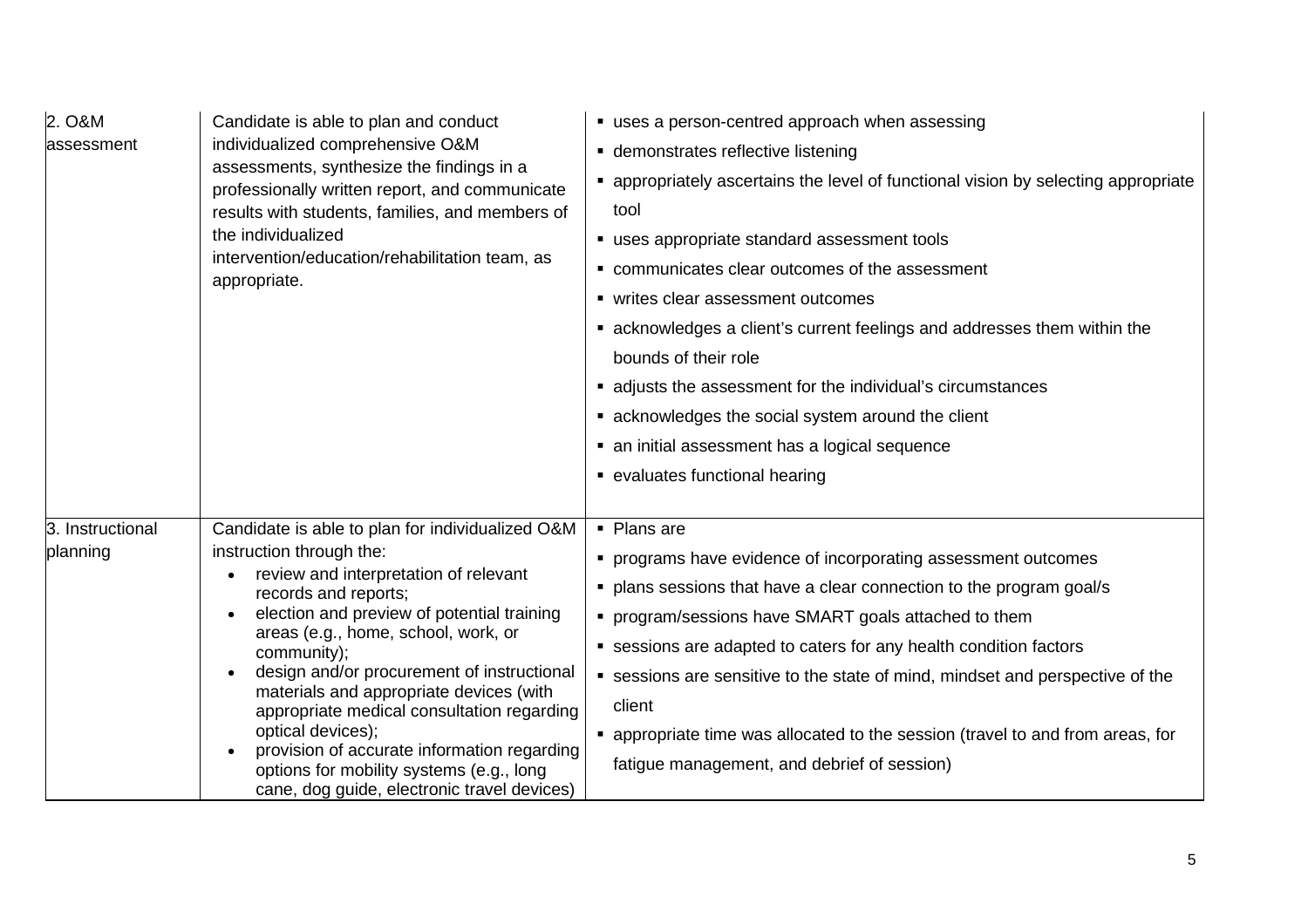|                | to student and family so that students can<br>make informed choices regarding the most<br>appropriate option for a given time;<br>collaboration with student, family, and<br>colleagues to develop appropriate goals<br>and behavioural objectives;<br>and development and sequencing of<br>individual lessons based on student<br>abilities, needs, and goals.                                                                                                                                                                                                                                                                                                       | • selects appropriate environments for sessions<br>• selects, or constructs, appropriate tools for the client's level of functioning and<br>the particular session<br>• sequences sessions logically<br>• collaborates with appropriate family members, other professionals, and<br>people in the client's ecosystem<br>• selects appropriate tool or aid type to recommend to client (such as an<br>aluminium mobility cane) and provides clear justification for this choice<br>• selects appropriate places to cross a road on a route and provides sound<br>justification for the choice<br>• appropriately sequences the introduction of tools/aids and concepts<br>• plans sessions that sensitive to the |
|----------------|-----------------------------------------------------------------------------------------------------------------------------------------------------------------------------------------------------------------------------------------------------------------------------------------------------------------------------------------------------------------------------------------------------------------------------------------------------------------------------------------------------------------------------------------------------------------------------------------------------------------------------------------------------------------------|-----------------------------------------------------------------------------------------------------------------------------------------------------------------------------------------------------------------------------------------------------------------------------------------------------------------------------------------------------------------------------------------------------------------------------------------------------------------------------------------------------------------------------------------------------------------------------------------------------------------------------------------------------------------------------------------------------------------|
| 4. Instruction | Candidate is able to effectively teach and<br>reinforce the following elements of O&M<br>instruction across a range of environments (such<br>as indoor, residential, and light business):<br>Concepts related to independent<br>movement and orientation (such as body,<br>laterality, directionality, spatial,<br>environmental, and time-distance).<br>Mobility techniques, including, but not<br>limited to, basic skills, cane skills, adapted<br>mobility devices, route travel, street<br>crossings, and the use of public and other<br>transportation systems.<br>Orientation skills, including, but not limited<br>to, use of cognitive processes; landmarks; | • conducts sessions that flow and are well facilitated<br>• teaches clients to use their remaining senses to establishing their position,<br>location, and direction in relationship to the environment<br>• consistently uses appropriate tools in a session<br>• adapts sessions to the client's learning style and preferences<br>• evaluates sessions consistently and states improvements for effective<br>instruction<br>• provides adequate level of support during the sessions<br>• effectively fade out the level of support during sessions<br>■ sequenced concepts appropriately during sessions                                                                                                    |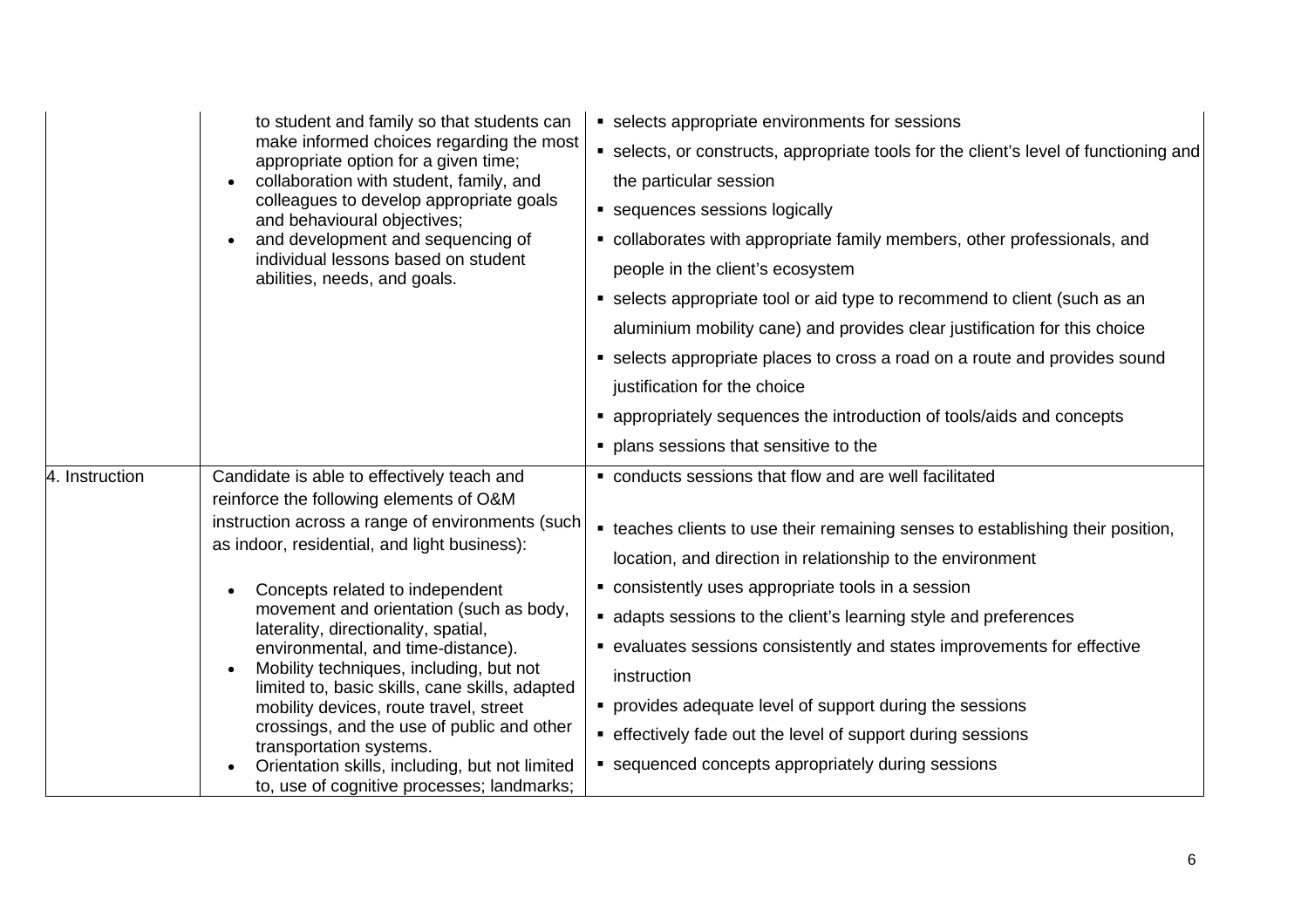cardinal directions; room, store, and community familiarization; address system; independent information gathering; route planning; and maps.

- Use of low vision in maintaining safe and independent movement and orientation (such as use of non-optical devices, use of optical devices in conjunction with eye care professionals, use of visual skills, and incorporating vision use with cane or other mobility systems).
- Use of remaining senses (other than vision) in maintaining safe and independent movement and orientation (such as the use of auditory skills, reflected sound, tactile recognition, proprioceptive, and kinesthetic awareness).
- **EXEC** teaches body awareness, image, parts and movement
- teaches geometric, structural and environmental concepts
- teaches laterality, directionality, positional and relational concepts
- selects appropriate techniques to teach (guiding techniques, protective techniques, techniques for retrieving dropped objects, long cane techniques)
- **teaches changing direction or making a turn**
- teaches alignment to the environment
- modifies a technique to the situation or environment
- **EXECTE:** teaches kinaesthetic (time), visual and auditory distance awareness
- orientates using indoor and outdoor numbering systems when appropriate
- orientates using cardinal directions
- orientates using appropriate landmarks
- provides information about cues when orientating
- teaches straight line travel
- **teaches risk analysis at intersections**
- teaches street crossings (controlled, semi-controlled and uncontrolled)
- teaches negotiation of complex environments such as service stations, shopping malls and railroad track crossings
- **EXECTE FIELD FIELD FIELD FIELD FIELD** teaches risk management literacy and options for when not comfortable such as soliciting aid
- teaches use of available public transport
- teaches in a number of environments with differing levels of complexities (indoor, residential, business, rural, campus, malls)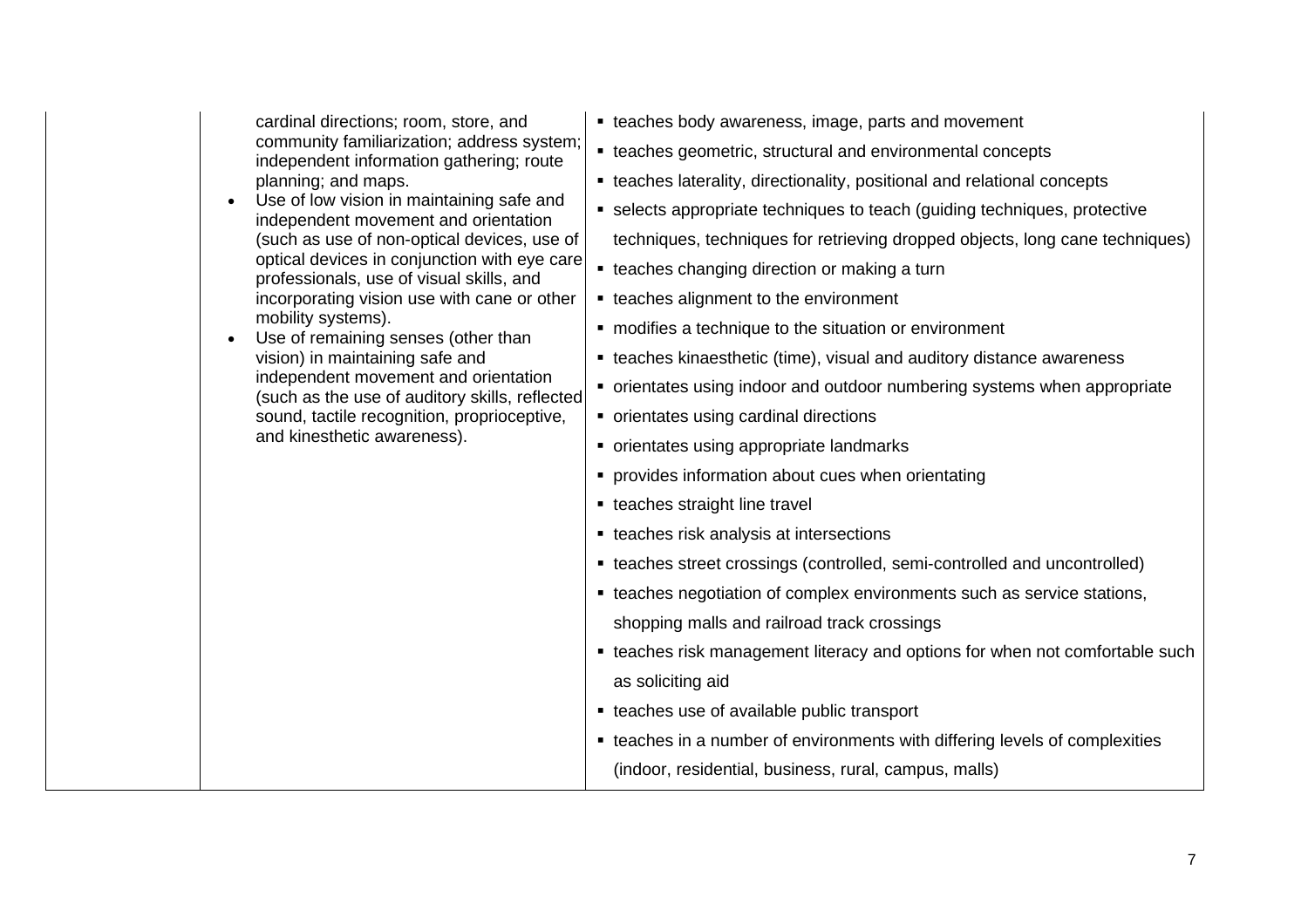|                             |                                                                                                                                                                                       | • modifies techniques for the influence of weather conditions                                                                                                                                                                                                                                                                                                                                                                                                                                                                                                           |
|-----------------------------|---------------------------------------------------------------------------------------------------------------------------------------------------------------------------------------|-------------------------------------------------------------------------------------------------------------------------------------------------------------------------------------------------------------------------------------------------------------------------------------------------------------------------------------------------------------------------------------------------------------------------------------------------------------------------------------------------------------------------------------------------------------------------|
|                             |                                                                                                                                                                                       | • teaches how to maximise functional vision for travel                                                                                                                                                                                                                                                                                                                                                                                                                                                                                                                  |
|                             |                                                                                                                                                                                       | • teaches how to maximise functional hearing for travel                                                                                                                                                                                                                                                                                                                                                                                                                                                                                                                 |
| 5. Monitoring and<br>safety | Candidate is able to effectively monitor<br>orientation and mobility skills, recognize<br>potentially dangerous situations, and intervene<br>as appropriate to ensure student safety. | adapts sessions as needs arrives<br>• modifies intervention as additional complexities arise (environmental and<br>client based)<br>• shows sensitivity to the psychosocial effects of vision loss as they arise during<br>a session<br>• observation skills, the ability to interpret body language of the client                                                                                                                                                                                                                                                      |
|                             |                                                                                                                                                                                       | • analyse observations and the flexibility to change lessons and program                                                                                                                                                                                                                                                                                                                                                                                                                                                                                                |
|                             |                                                                                                                                                                                       | sequence based upon observations.<br>• has considered options for of areas/situations that can affect the sessions,<br>such as weather, fatigue, emotional upset, unexpected noise, and has<br>appropriately modified, carrying on, or altering a session when this arises<br>• keeps a physical distance and level of awareness appropriate to ensure client<br>safety considering the situation, environment and the client's capabilities<br>• sort support and advice from colleagues and other professionals as<br>appropriate to maximise outcomes for the client |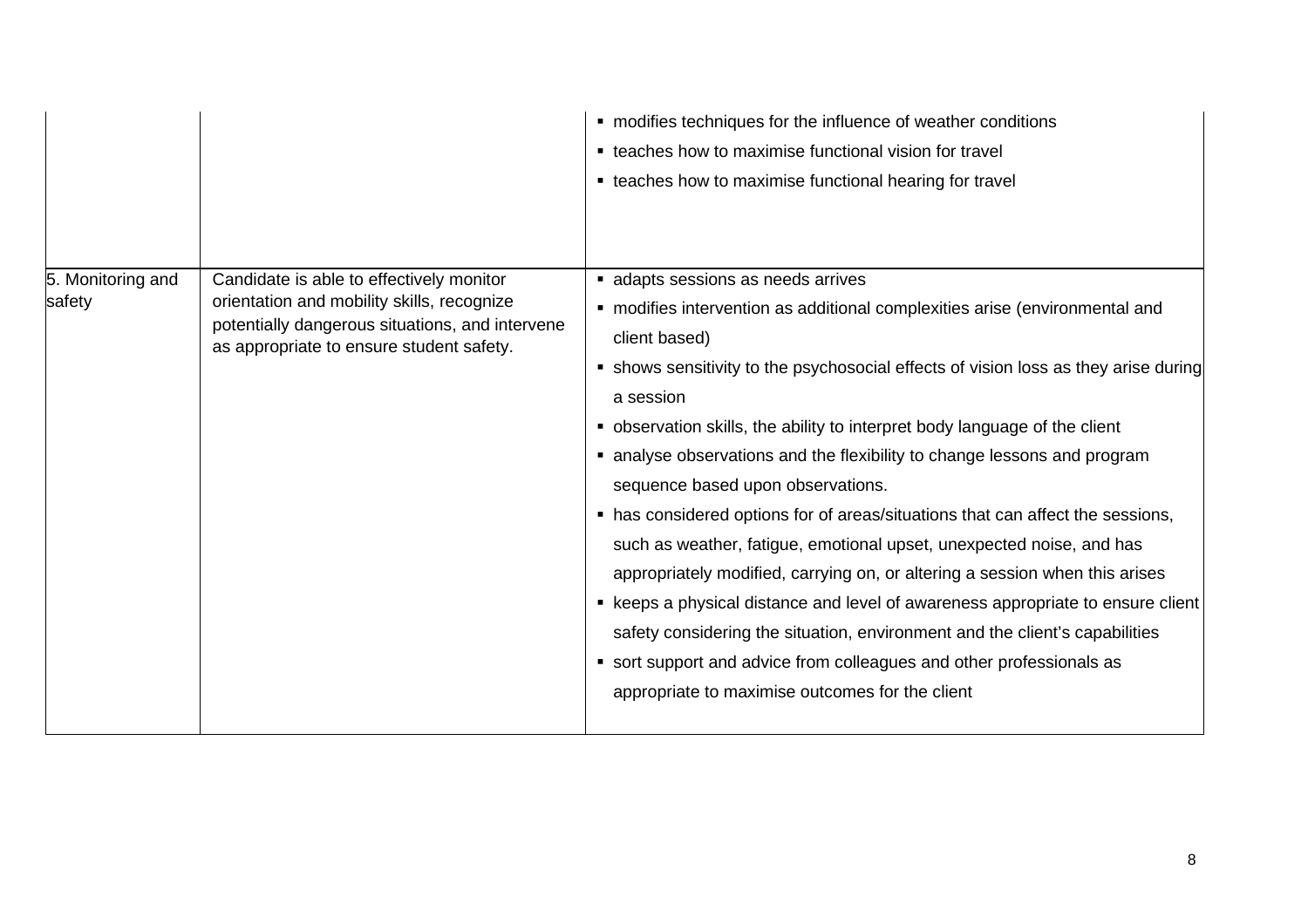| 6. Facilitating<br>independence | Candidate is able to facilitate student<br>independence and problem-solving ability across<br>a variety of travel situations, in familiar and<br>unfamiliar environments.                                                                                                                   | • The student has demonstrated discretion in the timing of his/her interventions<br>with the client indicating an understanding of the need to judge the<br>appropriate amount of support needed throughout the training sequence.                                                                                                                                                                                                                                                                                                                                                                                                         |
|---------------------------------|---------------------------------------------------------------------------------------------------------------------------------------------------------------------------------------------------------------------------------------------------------------------------------------------|--------------------------------------------------------------------------------------------------------------------------------------------------------------------------------------------------------------------------------------------------------------------------------------------------------------------------------------------------------------------------------------------------------------------------------------------------------------------------------------------------------------------------------------------------------------------------------------------------------------------------------------------|
| 7. Professionalism              | Candidate demonstrates professional conduct<br>consistent with the Code of Ethics for Orientation<br>& Mobility Specialists, finds and accesses<br>appropriate resources, keeps on-time<br>scheduling, and follows and maintains<br>appropriate record keeping and reporting<br>procedures. | ■ conducts themselves in accordance to OMAAs Code of Ethics<br>upholds the NDIS Code of Conduct<br>documents in a timely manner<br>manages time for all parts of their practice effectively<br>" respects the time of the client and other professionals and people involved in<br>a session<br>ompiles with the reporting structure they are practicing in<br>onfidentiality and privacy have been adhered to during their practice<br>• keeps professional boundaries and maintains relationships appropriately<br>• has adhered to their administration responsibilities with care<br>• values the worth and dignity of each individual |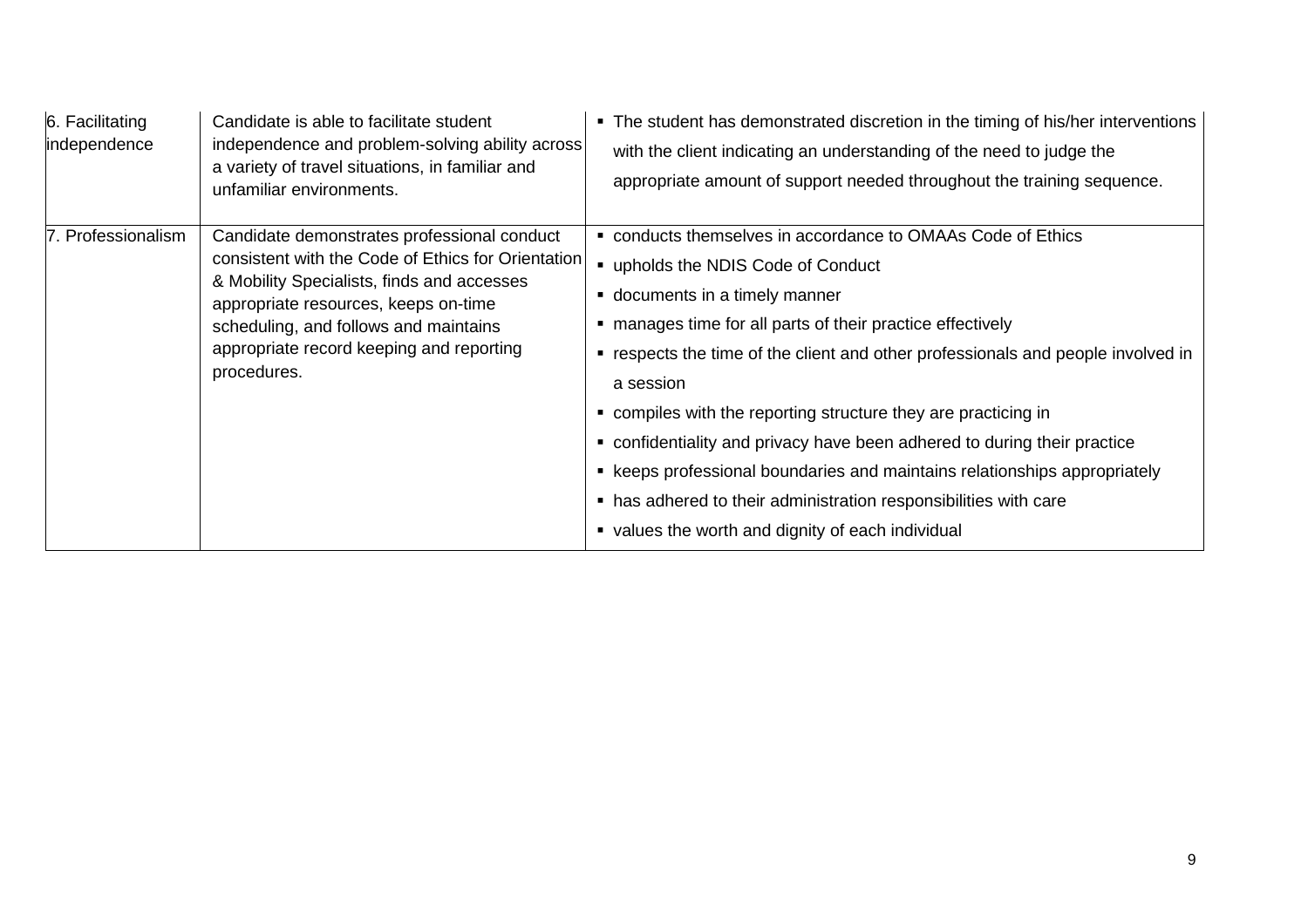## **5. Assessment**

#### **5.1 Assessment tasks**

There are three assessment tasks in this course designed to enable you to demonstrate that you have achieved the course learning outcomes. Completion and submission of all assessment tasks by the due date are necessary to receive a final mark in the course. Late submissions without approved Special Considerations will be subject to a 10% penalty of the assessment task weighting per day.

| # | <b>ASSESSMENT</b><br><b>TASKS (ATs)</b> | <b>DUE DATE</b>             | <b>WEIGHTING</b> | CLO(s)  | <b>Feedback TYPE</b>                   | <b>FEEDBACK</b><br><b>DATE</b> |
|---|-----------------------------------------|-----------------------------|------------------|---------|----------------------------------------|--------------------------------|
|   | 1 AT1: Practical<br>Performance         | On-going                    | 70%              | 1, 2, 3 | <b>Meeting Practical</b><br>Competency | Study period                   |
|   | 2 AT2: ePortfolio                       | Mid term and<br>end of term | 10               | 1, 2, 3 | Written                                | End of Term                    |
|   | 3 AT3: Written<br>Assignment            | End of Term                 | 20%              | 1, 2, 3 | Written                                | End of Term                    |

#### **My suggestion for the description of the three ATs**

#### **AT1: Practical performance**

**During WIL/placements, students are required to perform prescribed skills, techniques and professional activities to meet the Practice Competencies as outlined by ACVREP. These include Communication and professional relationships, O&M assessment, Instructional planning, Instruction, Monitoring and safety, Facilitating independence and Professionalism. Competency on these outcomes will be judged by your supervisor and a range of indicators are given in the table above.AT2: ePortfolio**

**Students will reflect on their learning during WIL/placements, critically assess their achievement of the 7 clinical practice competencies, their strengths, weaknesses and articulate an action plan for improvement and/or professional development. Students are encouraged to revisit their philosophy of being an O&M professional they completed for VISN5513 when working on the action plan.**

#### **AT3: Written assignment**

**Students will select two clientcases they have been involved in or observed during WIL/Placements and write a report to analyse and evaluate the design, delivery and outcomes of the intervention in the selected cases.**

#### **Further information**

UNSW grading system:<https://student.unsw.edu.au/grades>

UNSW assessment policy:<https://student.unsw.edu.au/assessment>